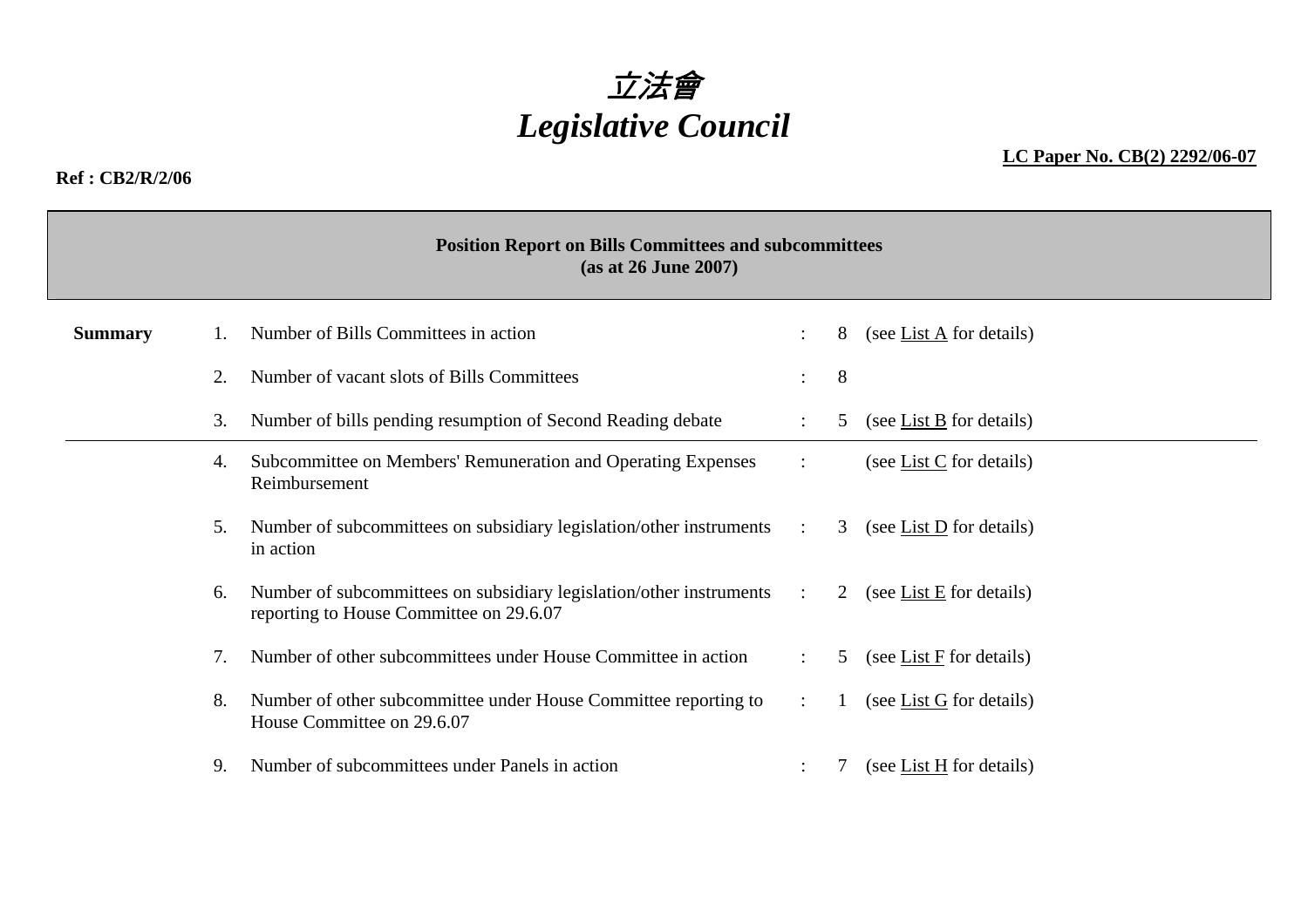| <b>List A: Bills Committees in action</b>                                                                                                               |                                                                               |                                                                                                                                                                             |                                                                                                                                                                        |                                                                             |                                                                      |                                                                        |  |  |
|---------------------------------------------------------------------------------------------------------------------------------------------------------|-------------------------------------------------------------------------------|-----------------------------------------------------------------------------------------------------------------------------------------------------------------------------|------------------------------------------------------------------------------------------------------------------------------------------------------------------------|-----------------------------------------------------------------------------|----------------------------------------------------------------------|------------------------------------------------------------------------|--|--|
| Name of Bills Committee<br>Clerk<br><b>Bills Committee on Race</b><br>1.<br><b>Discrimination Bill</b><br>- Miss Flora TAI<br>CCS(2)2<br>Tel: 2869 9252 | Date of<br>introduction<br>of Bill into<br>Legislative<br>Council<br>13.12.06 | Date of formation of Bills<br>Committee<br>Chairman/Deputy<br>Chairman<br>15.12.06<br>Hon Margaret NG<br>(Chairman)<br>Hon Abraham SHEK<br>Lai-him, JP<br>(Deputy Chairman) | Date and<br>number of<br>meetings<br>held<br>11<br>16.1.07<br>29.1.07<br>5.2.07<br>28.2.07<br>3.3.07<br>23.3.07<br>19.4.07<br>23.4.07<br>15.5.07<br>31.5.07<br>26.6.07 | Date to<br>report to<br>House<br>Committee<br>13.4.07<br>(Verbal<br>report) | Expected<br>date for<br>resumption<br>of Second<br>Reading<br>debate | Remarks<br>Next meeting to be scheduled.                               |  |  |
| <b>Bills Committee on</b><br>2.<br>Domicile Bill<br>- Mrs Percy MA<br>CCS(2)3<br>Tel: 2869 9253                                                         | 7.2.07                                                                        | 23.2.07<br>Hon James TO Kun-sun                                                                                                                                             | $\overline{2}$<br>15.3.07<br>30.4.07                                                                                                                                   | 8.6.07<br>(Verbal<br>report)                                                |                                                                      | Next meeting to be held on 28.6.07 to<br>meet with the Administration. |  |  |
| <b>Bills Committee on</b><br>3.<br><b>Mainland Judgments</b><br>(Reciprocal Enforcement)<br><b>Bill</b><br>- Mrs Percy MA<br>CCS(2)3<br>Tel: 2869 9253  | 7.3.07                                                                        | 9.3.07<br>Hon Margaret NG<br>(Chairman)<br>Hon Miriam LAU Kin-yee,<br>GBS, JP<br>(Deputy Chairman)                                                                          | $\overline{7}$<br>21.3.07<br>29.3.07<br>24.4.07<br>30.4.07<br>5.5.07<br>14.5.07<br>22.6.07                                                                             | 15.6.07<br>(Verbal<br>report)                                               |                                                                      | Next meeting to be held on 29.6.07 to<br>meet with the Administration. |  |  |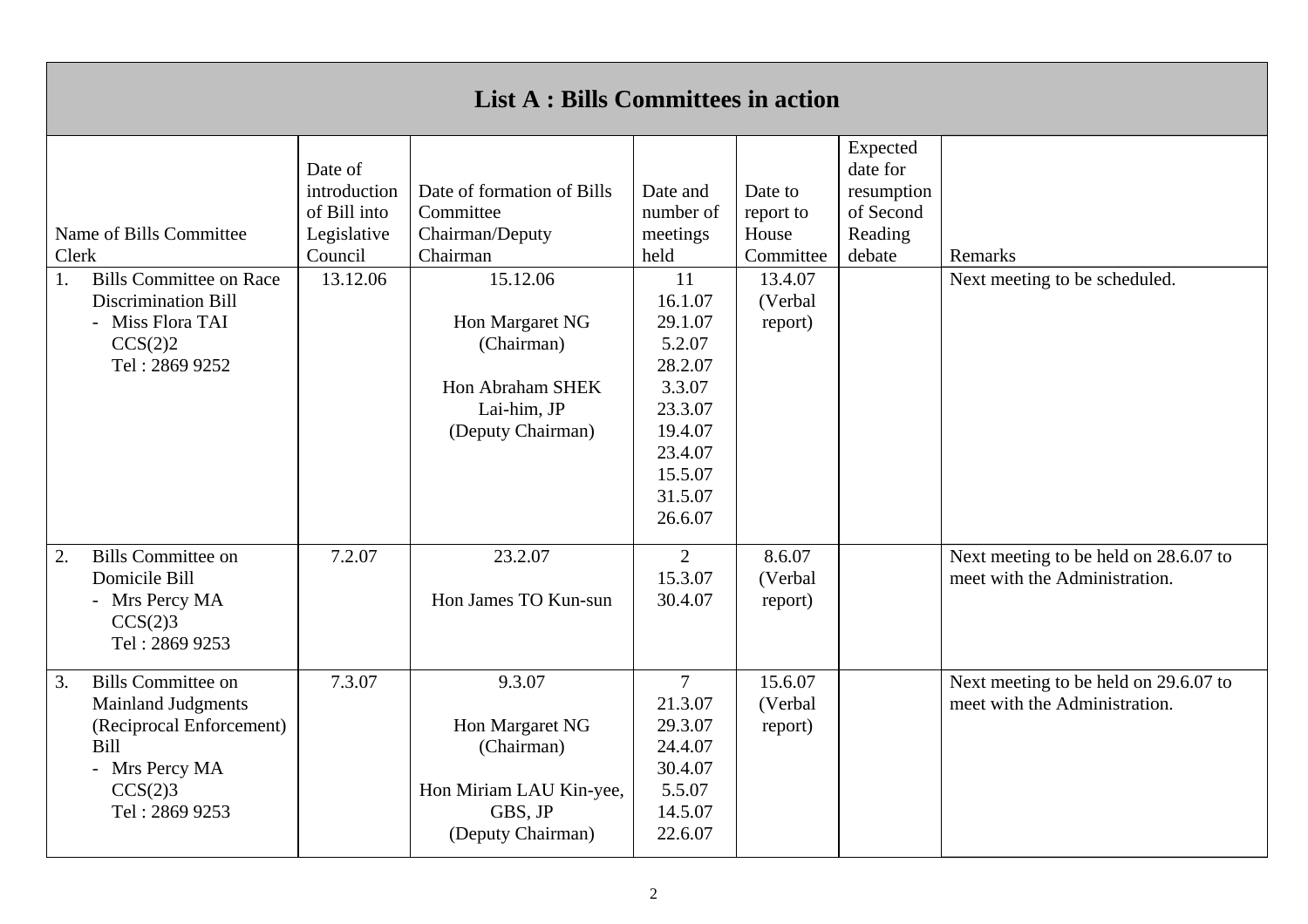| Name of Bills Committee<br>Clerk                                                                                                        | Date of<br>introduction<br>of Bill into<br>Legislative<br>Council | Date of formation of Bills<br>Committee<br>Chairman/Deputy<br>Chairman | Date and<br>number of<br>meetings<br>held                  | Date to<br>report to<br>House<br>Committee | Expected<br>date for<br>resumption<br>of Second<br>Reading<br>debate | Remarks                                                                |
|-----------------------------------------------------------------------------------------------------------------------------------------|-------------------------------------------------------------------|------------------------------------------------------------------------|------------------------------------------------------------|--------------------------------------------|----------------------------------------------------------------------|------------------------------------------------------------------------|
| <b>Bills Committee on</b><br>$\overline{4}$ .<br>Patents (Amendment) Bill<br>2007<br>- Miss Erin TSANG<br>CCS(1)3<br>Tel: 2869 9244     | 18.4.07                                                           | 20.4.07<br>Hon SIN Chung-kai, JP                                       | $\overline{3}$<br>4.5.07<br>22.5.07<br>21.6.07             |                                            |                                                                      | Next meeting to be held on 20.7.07 to<br>meet with the Administration. |
| <b>Bills Committee on Energy</b><br>5.<br>Efficiency (Labelling of<br>Products) Bill<br>- Miss Becky YU<br>CCS(1)1<br>Tel: 2869 9213    | 18.4.07                                                           | 20.4.07<br>Hon Audrey EU Yuet-mee,<br>SC, JP                           | $\overline{3}$<br>15.5.07<br>1.6.07<br>21.6.07             |                                            |                                                                      | Next meeting to be held on 10.7.07 to<br>meet with the Administration. |
| <b>Bills Committee on Civil</b><br>6.<br>Justice (Miscellaneous<br>Amendments) Bill 2007<br>- Mrs Percy MA<br>CCS(2)3<br>Tel: 2869 9253 | 25.4.07                                                           | 27.4.07<br>Hon Margaret NG                                             | $\overline{4}$<br>15.5.07<br>30.5.07<br>11.6.07<br>21.6.07 |                                            |                                                                      | Next meeting to be held on 6.7.07 to<br>meet with the Administration.  |
| <b>Bills Committee on Statute</b><br>7.<br>Law (Miscellaneous<br>Provisions) Bill 2007<br>- Miss Betty MA<br>CCS(2)4<br>Tel: 2869 9255  | 25.4.07                                                           | 27.4.07<br>Hon Margaret NG                                             | $\overline{3}$<br>11.5.07<br>7.6.07<br>16.6.07             |                                            |                                                                      | Next meeting to be held on 3.7.07 to<br>meet with the Administration.  |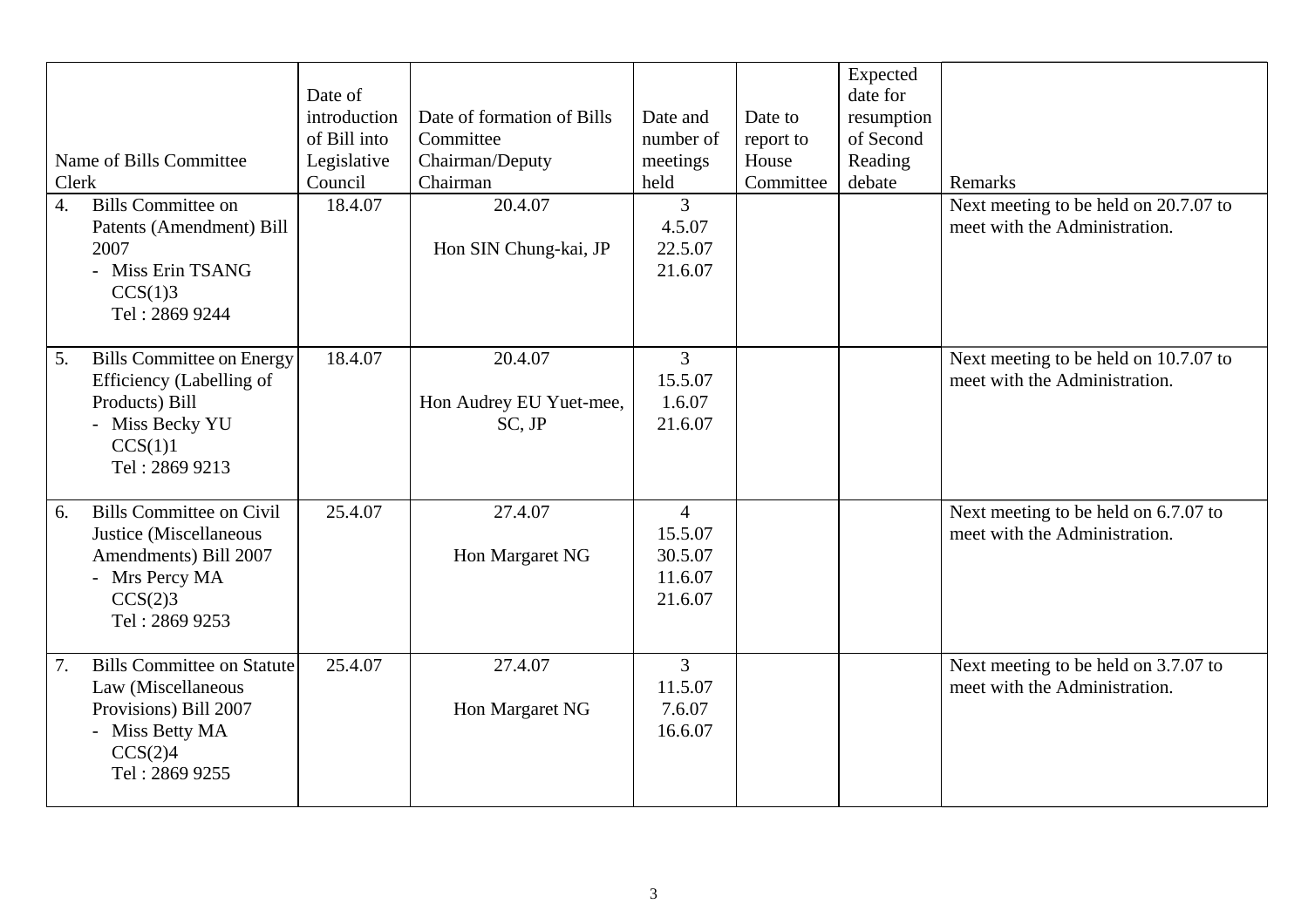|                          |              |                            |           |           | Expected   |                                        |
|--------------------------|--------------|----------------------------|-----------|-----------|------------|----------------------------------------|
|                          | Date of      |                            |           |           | date for   |                                        |
|                          | introduction | Date of formation of Bills | Date and  | Date to   | resumption |                                        |
|                          | of Bill into | Committee                  | number of | report to | of Second  |                                        |
| Name of Bills Committee  | Legislative  | Chairman/Deputy            | meetings  | House     | Reading    |                                        |
| Clerk                    | Council      | Chairman                   | held      | Committee | debate     | Remarks                                |
| Bills Committee on<br>8. | 30.5.07      | 1.6.07                     |           |           |            | First meeting to be held on 29.6.07 to |
| The English Schools      |              |                            |           |           |            | elect the Chairman, and meet with The  |
| Foundation (Amendment)   |              |                            |           |           |            | English Schools Foundation and the     |
| <b>Bill 2007</b>         |              |                            |           |           |            | Administration.                        |
| - Miss Odelia LEUNG      |              |                            |           |           |            |                                        |
| CCS(2)6                  |              |                            |           |           |            |                                        |
| Tel: 2509 0640           |              |                            |           |           |            |                                        |
|                          |              |                            |           |           |            |                                        |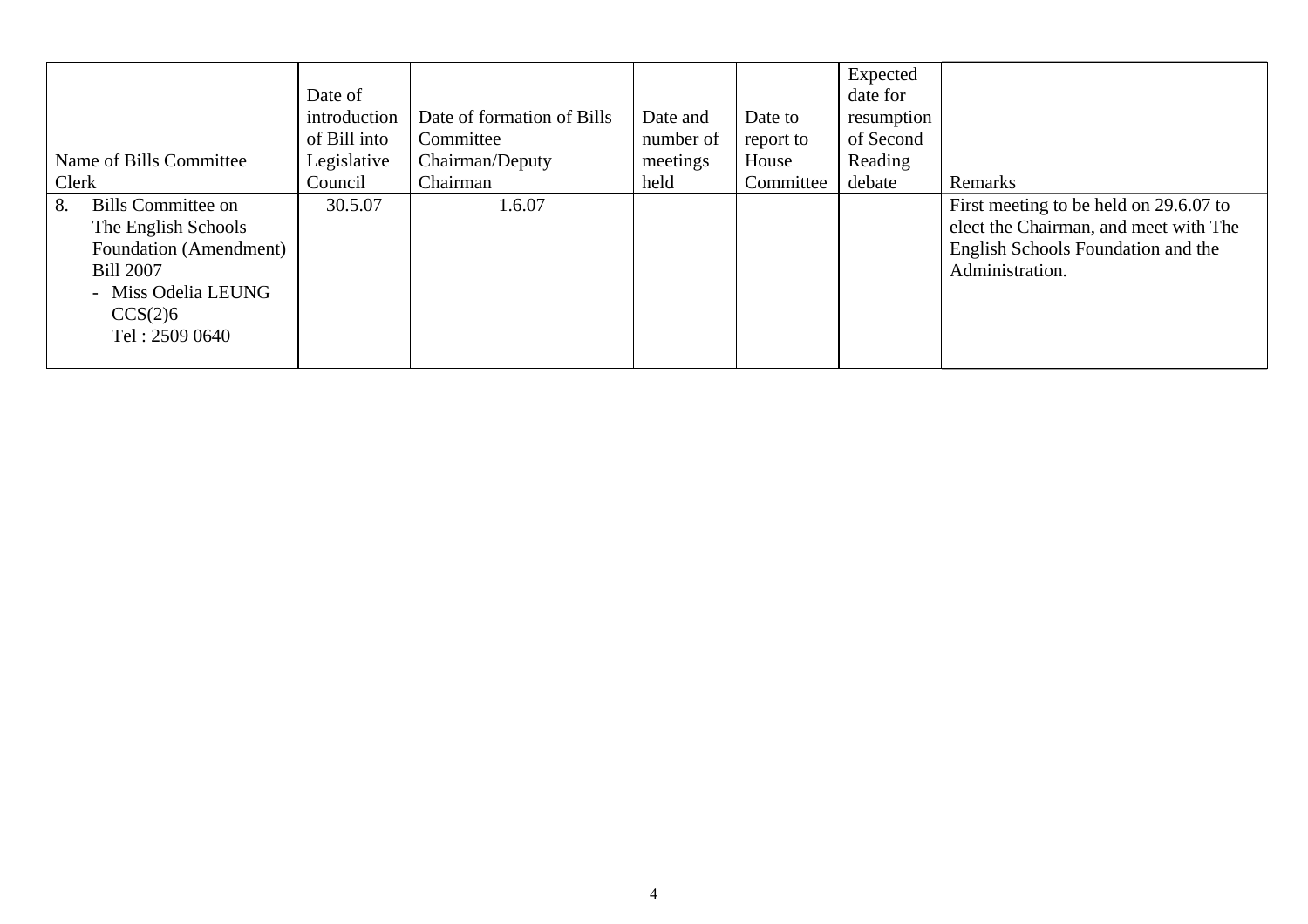|    | List B : Bills pending resumption of Second Reading debate                                                                                 |                                                                |                                                                           |                                                              |                                                                                                                                  |  |  |  |  |  |
|----|--------------------------------------------------------------------------------------------------------------------------------------------|----------------------------------------------------------------|---------------------------------------------------------------------------|--------------------------------------------------------------|----------------------------------------------------------------------------------------------------------------------------------|--|--|--|--|--|
|    | Name of Bill                                                                                                                               | Date of<br>introduction of Bill<br>into Legislative<br>Council | Date of House Committee<br>meeting(s) at which the<br>Bill was considered | Date of resumption<br>of Second Reading<br>debate (if known) | Remarks                                                                                                                          |  |  |  |  |  |
|    | Copyright (Amendment) Bill 2006                                                                                                            | 29.3.06                                                        | 31.3.06<br>7.7.06<br>8.6.07                                               | 27.6.07                                                      | The Administration has given notice to<br>resume the Second Reading debate on the<br>Bill at the Council meeting on 27.6.07.     |  |  |  |  |  |
| 2. | Tsing Sha Control Area Bill                                                                                                                | 18.4.07                                                        | 20.4.07<br>8.6.07                                                         | 27.6.07                                                      | The Administration has given notice to<br>resume the Second Reading debate on the<br>Bill at the Council meeting on 27.6.07.     |  |  |  |  |  |
| 3. | Supplementary Appropriation (2006-<br>2007) Bill                                                                                           | 13.6.07                                                        | 15.6.07                                                                   | 4.7.07                                                       | The Administration has given notice to<br>resume the Second Reading debate on the<br>Bill at the Council meeting on 4.7.07.      |  |  |  |  |  |
| 4. | The Chinese University of Hong<br>Kong (Declaration of Morningside<br>College and S. H. Ho College as<br><b>Constituent Colleges) Bill</b> | 13.6.07                                                        | 15.6.07                                                                   | 4.7.07                                                       | Hon CHEUNG Man-kwong has given<br>notice to resume the Second Reading<br>debate on the Bill at the Council meeting<br>on 4.7.07. |  |  |  |  |  |
| 5. | Hazardous Chemicals Control Bill                                                                                                           | 24.5.06                                                        | 26.5.06<br>6.10.06<br>22.6.07                                             | 11.7.07                                                      | The Administration has given notice to<br>resume the Second Reading debate on the<br>Bill at the Council meeting on 11.7.07.     |  |  |  |  |  |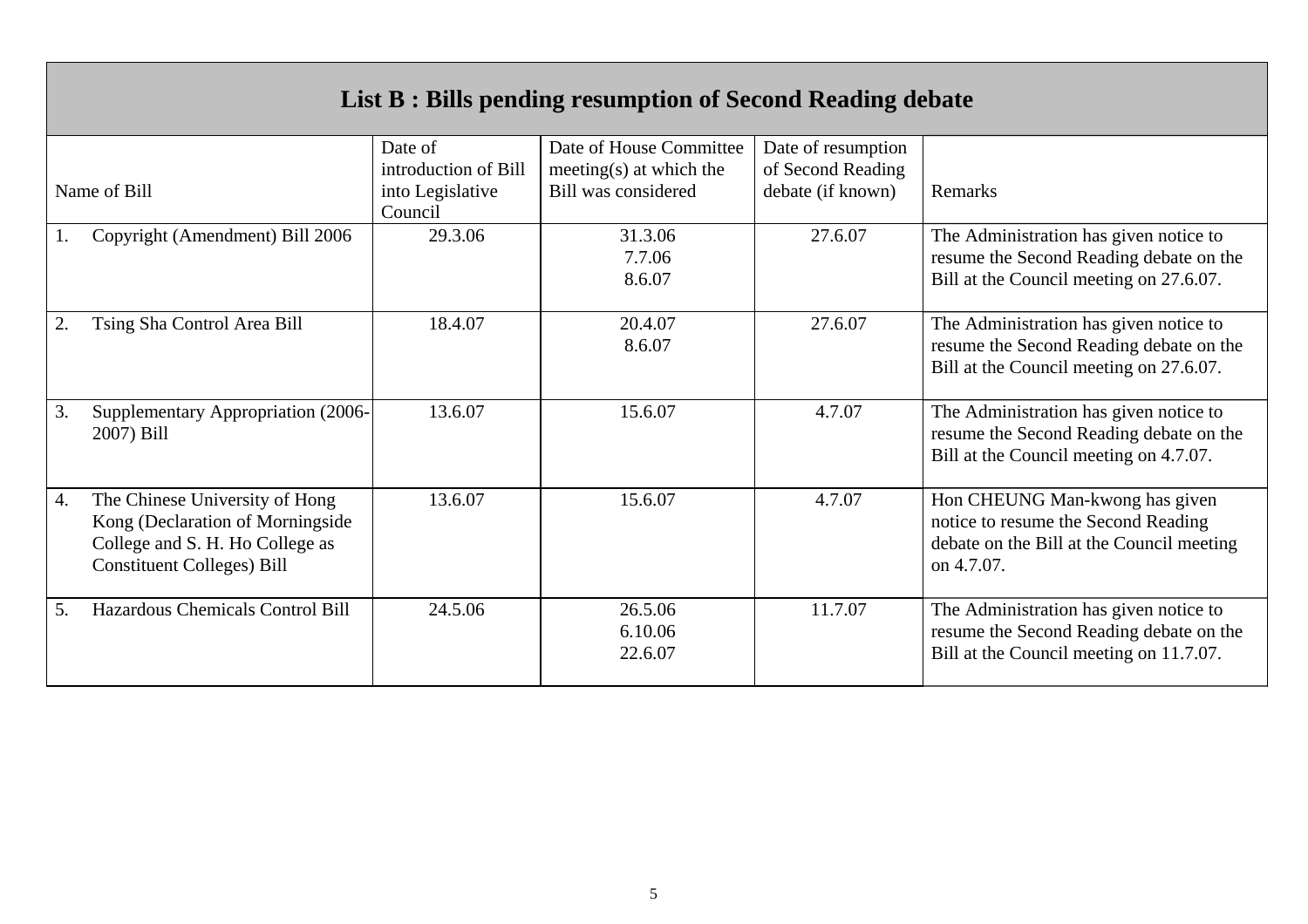# **List C : Subcommittee on Members' Remuneration and Operating Expenses Reimbursement**

|                                   | Date of formation of     | Date and      | Date to report |         |
|-----------------------------------|--------------------------|---------------|----------------|---------|
| Name of Subcommittee              | Subcommittee             | number of     | to House       |         |
| Clerk                             | Chairman/Deputy Chairman | meetings held | Committee      | Remarks |
| Subcommittee on Members'          | 15.10.04                 | 14            | 19.11.04       |         |
| <b>Remuneration and Operating</b> |                          | 1.11.04       | (1st report)   |         |
| <b>Expenses Reimbursement</b>     | Prof Hon Patrick LAU     | 11.11.04      | 24.6.05        |         |
| - Mrs Anna LO                     | Sau-shing, SBS, JP       | 6.12.04       | (2nd report)   |         |
| PCS(A)                            |                          | 1.3.05        | 8.7.05         |         |
| Tel: 2869 9480                    |                          | 25.4.05       | (3rd report)   |         |
|                                   |                          | 2.6.05        |                |         |
|                                   |                          | 17.6.05       |                |         |
|                                   |                          | 18.5.06       |                |         |
|                                   |                          | 26.5.06       |                |         |
|                                   |                          | 2.6.06        |                |         |
|                                   |                          | 6.6.06        |                |         |
|                                   |                          | 12.6.06       |                |         |
|                                   |                          | 2.8.06        |                |         |
|                                   |                          | 1.11.06       |                |         |
|                                   |                          |               |                |         |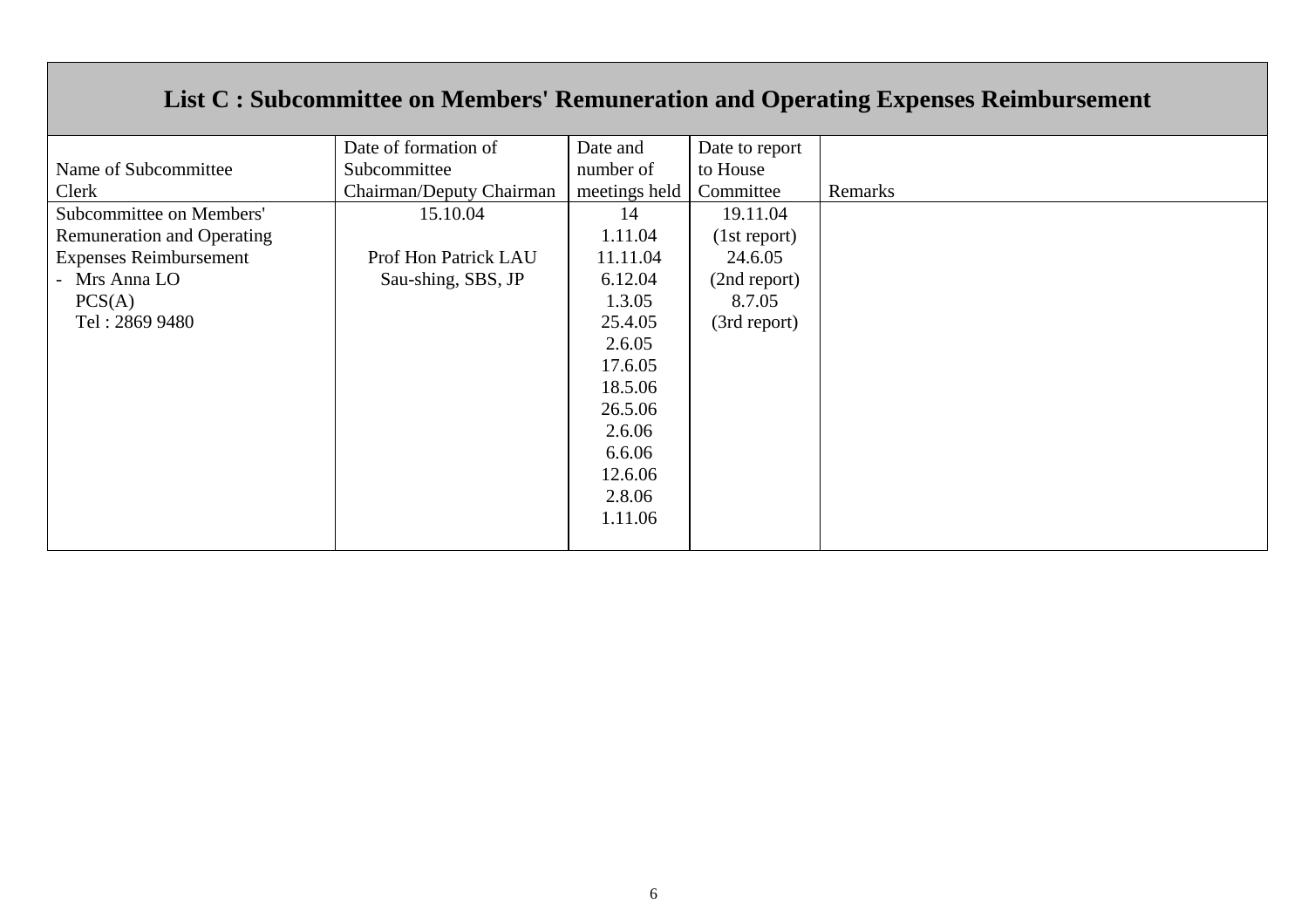# **List D : Subcommittees on subsidiary legislation/other instruments in action**

|       |                                               |                          |               | <b>Expected</b> date |                                                                                                |
|-------|-----------------------------------------------|--------------------------|---------------|----------------------|------------------------------------------------------------------------------------------------|
|       |                                               | Date of formation of     | Date and      | to report to         |                                                                                                |
|       | Name of Subcommittee                          | Subcommittee             | number of     | House                |                                                                                                |
| Clerk |                                               | Chairman/Deputy Chairman | meetings held | Committee            | Remarks                                                                                        |
| 1.    | Subcommittee on Subsidiary                    | 1.6.07                   |               |                      | Next meeting to be held on 17.7.07 to meet with the                                            |
|       | Legislation to Implement the                  |                          | 12.6.07       |                      | Administration.                                                                                |
|       | Obligations under the United                  | Hon Margaret NG          |               |                      |                                                                                                |
|       | <b>Nations Convention Against</b>             |                          |               |                      |                                                                                                |
|       | Corruption                                    |                          |               |                      |                                                                                                |
|       | - Mrs Sharon TONG                             |                          |               |                      |                                                                                                |
|       | CCS(2)1                                       |                          |               |                      |                                                                                                |
|       | Tel: 2869 9254                                |                          |               |                      |                                                                                                |
| 2.    | Subcommittee on Building                      | 15.6.07                  |               |                      | First meeting to be held on 29.6.07 to elect the Chairman                                      |
|       | Management (Fee Revision)                     |                          |               |                      |                                                                                                |
|       | Regulation 2007                               |                          |               |                      |                                                                                                |
|       |                                               |                          |               |                      |                                                                                                |
|       |                                               |                          |               |                      |                                                                                                |
|       |                                               |                          |               |                      |                                                                                                |
| 3.    | Subcommittee on Hotel and                     | 15.6.07                  |               |                      |                                                                                                |
|       | Guesthouse Accommodation                      |                          |               |                      | and meet with the Administration.                                                              |
|       | (Revision of Licence Fees)                    |                          |               |                      |                                                                                                |
|       | Regulation 2007                               |                          |               |                      |                                                                                                |
|       | - Miss Flora TAI                              |                          |               |                      |                                                                                                |
|       | CCS(2)2                                       |                          |               |                      |                                                                                                |
|       | Tel: 2869 9252                                |                          |               |                      |                                                                                                |
|       | - Miss Flora TAI<br>CCS(2)2<br>Tel: 2869 9252 |                          |               |                      | and meet with the Administration.<br>First meeting to be held on 28.6.07 to elect the Chairman |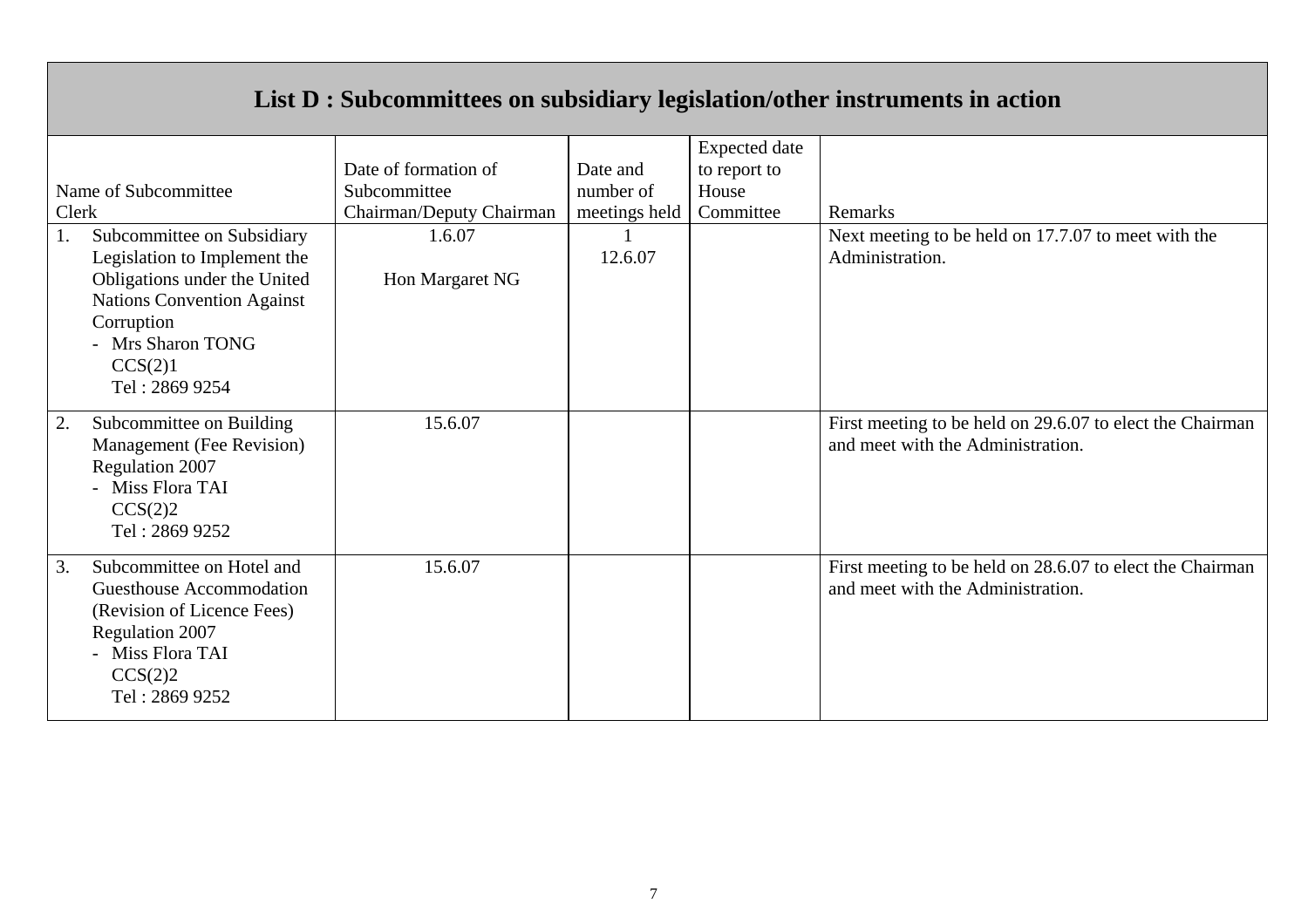### **List E : Subcommittees on subsidiary legislation/other instruments reporting to House Committee on 29.6.07**

| Name of Subcommittee<br>Clerk<br>Subcommittee on Fugitive<br>Offenders (Malaysia)<br>(Amendment) Order 2007<br>and Fugitive Offenders<br>(Suppression of the Financing)<br>of Terrorism) Order<br>- Miss Mary SO<br>CCS(2)5 | Date of formation of<br>Subcommittee<br>Chairman/Deputy Chairman<br>25.5.07<br>Hon James TO Kun-sun | Date and<br>number of<br>meetings held<br>21.6.07 | <b>Expected</b> date<br>to report to<br>House<br>Committee<br>29.6.07 | Remarks<br>Reporting to the House Committee on 29.6.07. |
|-----------------------------------------------------------------------------------------------------------------------------------------------------------------------------------------------------------------------------|-----------------------------------------------------------------------------------------------------|---------------------------------------------------|-----------------------------------------------------------------------|---------------------------------------------------------|
| Tel: 2869 9269<br>Subcommittee on Mutual<br>2.<br>Legal Assistance in Criminal<br>Matters (Malaysia) Order<br>- Miss Mary SO<br>CCS(2)5<br>Tel: 2869 9269                                                                   | 25.5.07<br>Hon James TO Kun-sun                                                                     | 15.6.07                                           | 29.6.07                                                               | Reporting to the House Committee on 29.6.07.            |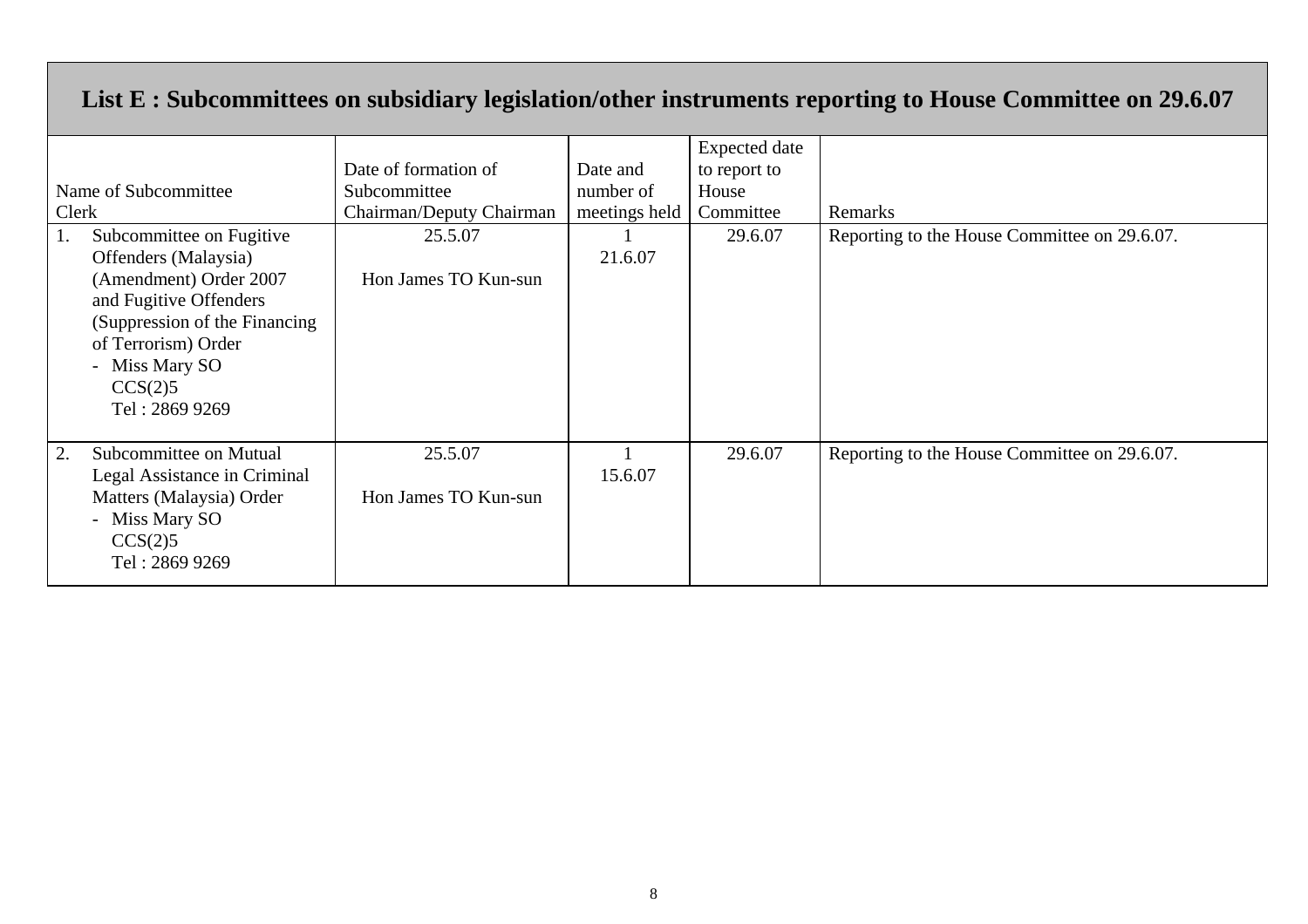# **List F : Other subcommittees under House Committee in action**

| Name of Subcommittee<br>Clerk<br>Subcommittee to Examine the<br>1.<br>Implementation in Hong Kong<br>of Resolutions of the United<br>Nations Security Council in<br>relation to Sanctions<br>- Miss Polly YEUNG<br>CCS(1)5<br>Tel: 2869 9246 | Date of formation of<br>Subcommittee<br>Chairman/Deputy Chairman<br>8.10.04<br>Hon Margaret NG                                   | Date and<br>number of<br>meetings held<br>$\tau$<br>29.10.04<br>15.4.05<br>12.5.05<br>12.7.05<br>13.12.05<br>7.2.06<br>3.4.06                                                                                      | Date to report<br>to House<br>Committee<br>18.5.07                                                                                              | Remarks<br>Pending the Administration's response to the<br>Subcommittee's report. |
|----------------------------------------------------------------------------------------------------------------------------------------------------------------------------------------------------------------------------------------------|----------------------------------------------------------------------------------------------------------------------------------|--------------------------------------------------------------------------------------------------------------------------------------------------------------------------------------------------------------------|-------------------------------------------------------------------------------------------------------------------------------------------------|-----------------------------------------------------------------------------------|
| Subcommittee to Study the<br>2.<br><b>Subject of Combating Poverty</b><br>- Miss Betty MA<br>CCS(2)4<br>Tel: 2869 9255                                                                                                                       | 12.11.04<br>Hon Frederick FUNG<br>Kin-kee, SBS, JP<br>(Chairman)<br>Hon James TIEN<br>Pei-<br>chun, GBS, JP<br>(Deputy Chairman) | 32<br>9.12.04<br>14.1.05<br>23.2.05<br>$(2$ sessions)<br>22.3.05<br>28.4.05<br>19.5.05<br>23.6.05<br>12.7.05<br>21.7.05<br>14.10.05<br>30.11.05<br>13.12.05<br>17.1.06<br>25.1.06<br>28.2.06<br>17.3.06<br>27.4.06 | 10.2.06<br>(Report on<br>Working<br>Poverty)<br>16.6.06<br>(Report on<br>Women in<br>Poverty)<br>8.6.07<br>(Report on<br>Elderly in<br>Poverty) | Next meeting to be held on 10.7.07.                                               |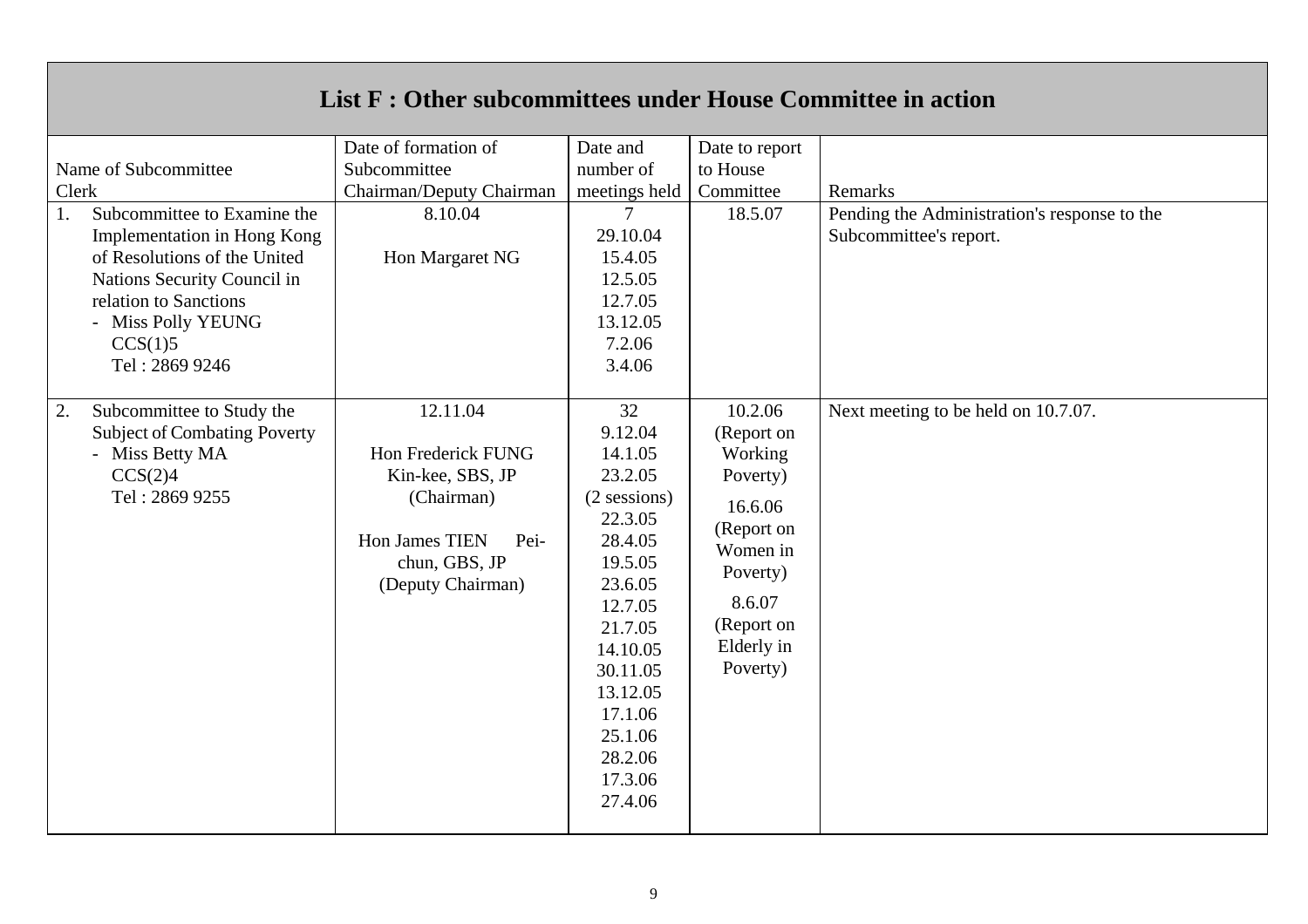| Clerk<br>2. | Name of Subcommittee<br>Subcommittee to Study the<br><b>Subject of Combating Poverty</b><br>- Miss Betty MA<br>CCS(2)4                                                                                                                                             | Date of formation of<br>Subcommittee<br>Chairman/Deputy Chairman | Date and<br>number of<br>meetings held<br>18.5.06<br>30.5.06<br>22.6.06<br>18.7.06                                                                                        | Date to report<br>to House<br>Committee | Remarks                                                                               |
|-------------|--------------------------------------------------------------------------------------------------------------------------------------------------------------------------------------------------------------------------------------------------------------------|------------------------------------------------------------------|---------------------------------------------------------------------------------------------------------------------------------------------------------------------------|-----------------------------------------|---------------------------------------------------------------------------------------|
|             | Tel: 2869 9255<br>(Continued from previous<br>page)                                                                                                                                                                                                                |                                                                  | 5.10.06<br>9.11.06<br>14.12.06<br>19.1.07<br>1.2.07<br>8.3.07<br>26.3.07<br>12.4.07<br>14.5.07<br>28.5.07<br>18.6.07                                                      |                                         |                                                                                       |
| 3.          | Subcommittee to Study Issues<br>Relating to the Provision of<br>Boarding Places, Senior<br>Secondary Education and<br><b>Employment Opportunities for</b><br>Children with Special<br><b>Educational Needs</b><br>- Miss Odelia LEUNG<br>CCS(2)6<br>Tel: 2509 0640 | 14.1.05<br>Dr Hon Fernando CHEUNG<br>Chiu-hung                   | 23<br>22.2.05<br>30.3.05<br>25.4.05<br>30.5.05<br>27.6.05<br>1.11.05<br>25.11.05<br>16.12.05<br>20.1.06<br>17.2.06<br>17.3.06<br>21.4.06<br>19.5.06<br>16.6.06<br>21.7.06 |                                         | Next meeting to be held on 6.7.07 to meet with<br>deputations and the Administration. |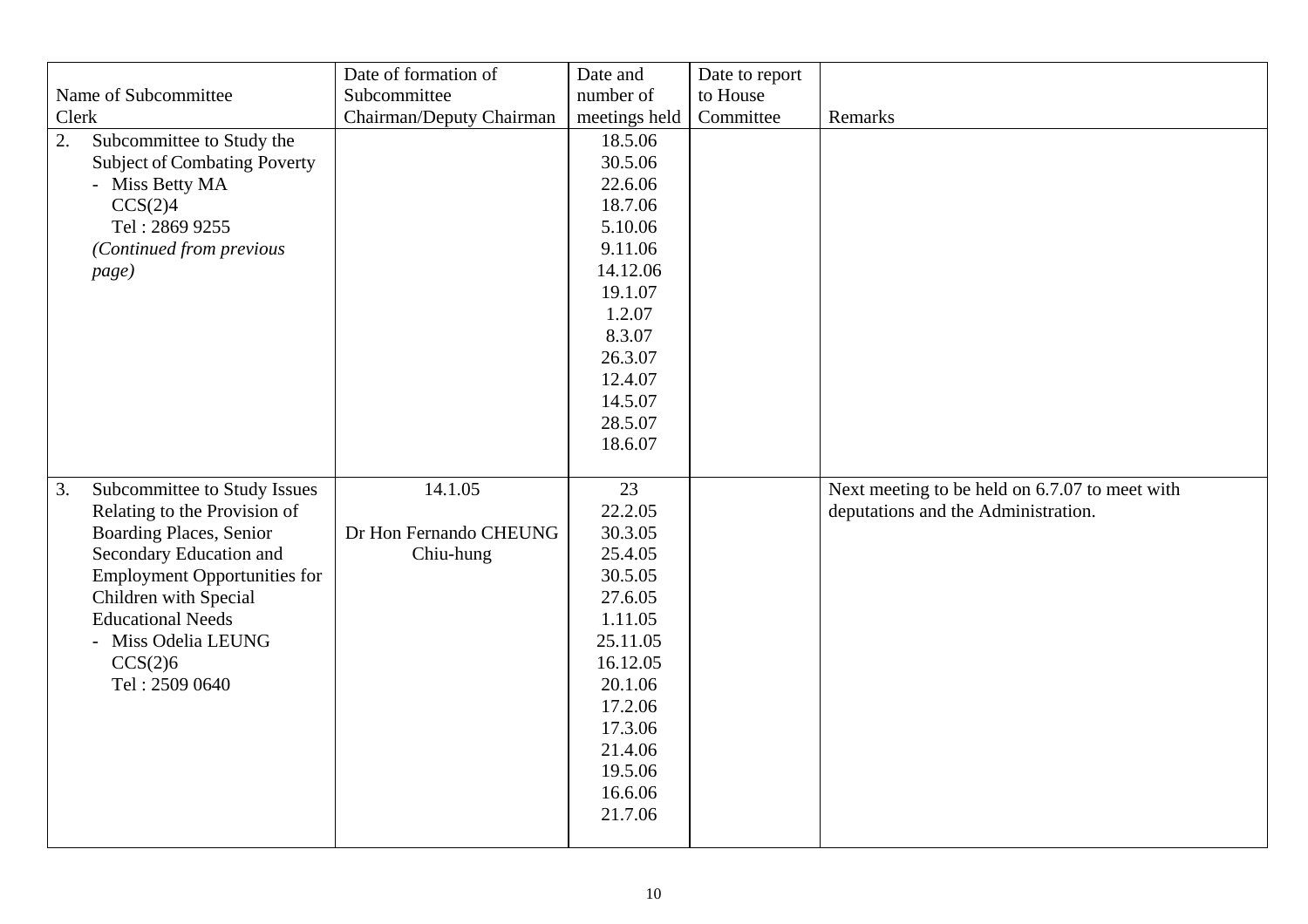| Clerk<br>3.      | Name of Subcommittee<br>Subcommittee to Study Issues<br>Relating to the Provision of<br><b>Boarding Places, Senior</b><br>Secondary Education and<br><b>Employment Opportunities for</b><br>Children with Special<br><b>Educational Needs</b><br>- Miss Odelia LEUNG<br>CCS(2)6<br>Tel: 2509 0640<br>(Continued from previous<br>page) | Date of formation of<br>Subcommittee<br>Chairman/Deputy Chairman                                     | Date and<br>number of<br>meetings held<br>23.11.06<br>22.12.06<br>22.1.07<br>26.2.07<br>26.3.07<br>23.4.07<br>28.5.07<br>22.6.07                                                                                                                       | Date to report<br>to House<br>Committee                                                                                                           | Remarks                       |
|------------------|----------------------------------------------------------------------------------------------------------------------------------------------------------------------------------------------------------------------------------------------------------------------------------------------------------------------------------------|------------------------------------------------------------------------------------------------------|--------------------------------------------------------------------------------------------------------------------------------------------------------------------------------------------------------------------------------------------------------|---------------------------------------------------------------------------------------------------------------------------------------------------|-------------------------------|
| $\overline{4}$ . | Subcommittee on West<br>Kowloon Cultural District<br>Development<br>- Ms Anita SIT<br>CCS(1)4<br>Tel: 2525 3331                                                                                                                                                                                                                        | 21.1.05<br>Hon Alan LEONG Kah-<br>kit, SC<br>(Chairman)<br>Hon James TO Kun-sun<br>(Deputy Chairman) | 31<br>4.2.05<br>21.2.05<br>16.3.05<br>23.3.05<br>8.4.05<br>22.4.05<br>$(2$ sessions)<br>6.5.05<br>13.5.05<br>17.6.05<br>$(2$ sessions)<br>24.6.05<br>29.6.05<br>2.9.05<br>13.9.05<br>(2 sessions)<br>28.9.05<br>15.10.05<br>29.10.05<br>$(2$ sessions) | 18.2.05<br>(1st report)<br>8.7.05<br>(Report on<br>Phase I Study)<br>6.1.06<br>(Report on<br>Phase II<br>Study)<br>9.3.07<br>(Progress<br>report) | Next meeting to be scheduled. |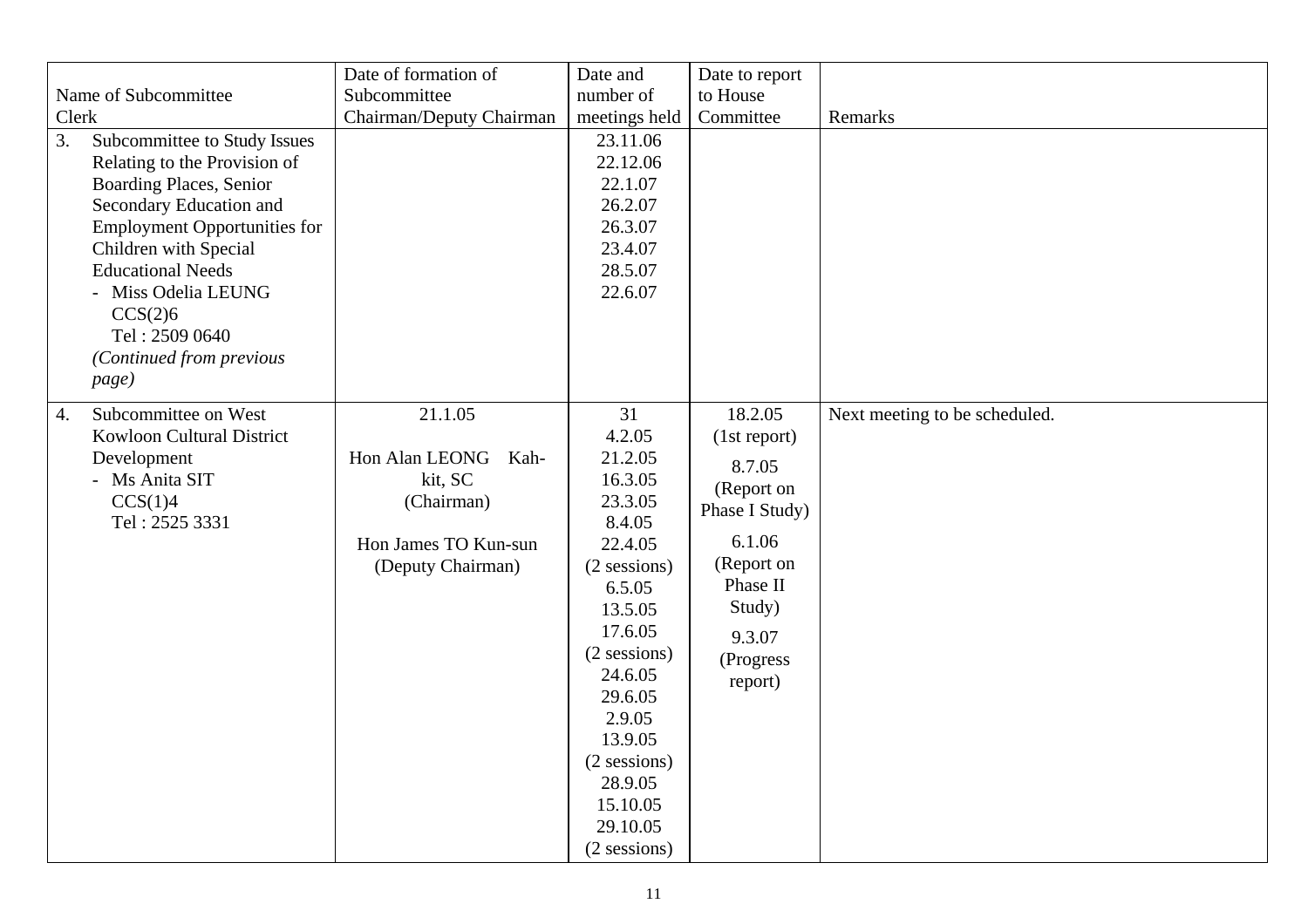|                                          | Date of formation of     | Date and       | Date to report |                                                  |
|------------------------------------------|--------------------------|----------------|----------------|--------------------------------------------------|
| Name of Subcommittee                     | Subcommittee             | number of      | to House       |                                                  |
| Clerk                                    | Chairman/Deputy Chairman | meetings held  | Committee      | Remarks                                          |
| Subcommittee on West<br>$\overline{4}$ . |                          | 12.11.05       |                |                                                  |
| <b>Kowloon Cultural District</b>         |                          | $(2$ sessions) |                |                                                  |
| Development                              |                          | 14.11.05       |                |                                                  |
| - Ms Anita SIT                           |                          | (2 sessions)   |                |                                                  |
| CCS(1)4                                  |                          | 25.11.05       |                |                                                  |
| Tel: 2525 3331                           |                          | 13.12.05       |                |                                                  |
| (Continued from previous                 |                          | 20.12.05       |                |                                                  |
| page)                                    |                          | 3.2.06         |                |                                                  |
|                                          |                          | 10.2.06        |                |                                                  |
|                                          |                          | 21.2.06        |                |                                                  |
|                                          |                          | 6.4.06         |                |                                                  |
|                                          |                          | 23.6.06        |                |                                                  |
|                                          |                          | 4.10.06        |                |                                                  |
|                                          |                          | $(2$ sessions) |                |                                                  |
|                                          |                          | 6.1.07         |                |                                                  |
|                                          |                          | $(2$ sessions) |                |                                                  |
|                                          |                          | 29.1.07        |                |                                                  |
|                                          |                          | $(2$ sessions) |                |                                                  |
|                                          |                          | 26.2.07        |                |                                                  |
|                                          |                          | 18.6.07        |                |                                                  |
|                                          |                          |                |                |                                                  |
| Subcommittee to Study the<br>5.          | 18.11.05                 | 10             |                | Next meeting to be held 29.6.07 to meet with the |
| Transport Needs of and                   |                          | 2.12.05        |                | Administration.                                  |
| Provision of Concessionary               | Hon LEE Cheuk-yan        | 9.1.06         |                |                                                  |
| <b>Public Transport Fares for</b>        |                          | 16.2.06        |                |                                                  |
| Persons with Disabilities                |                          | 4.4.06         |                |                                                  |
| - Ms Connie SZETO                        |                          | 12.5.06        |                |                                                  |
| CCS(1)6                                  |                          | 10.7.06        |                |                                                  |
| Tel: 2869 9245                           |                          | 15.1.07        |                |                                                  |
|                                          |                          | 27.2.07        |                |                                                  |
|                                          |                          | 12.4.07        |                |                                                  |
|                                          |                          | 22.5.07        |                |                                                  |
|                                          |                          |                |                |                                                  |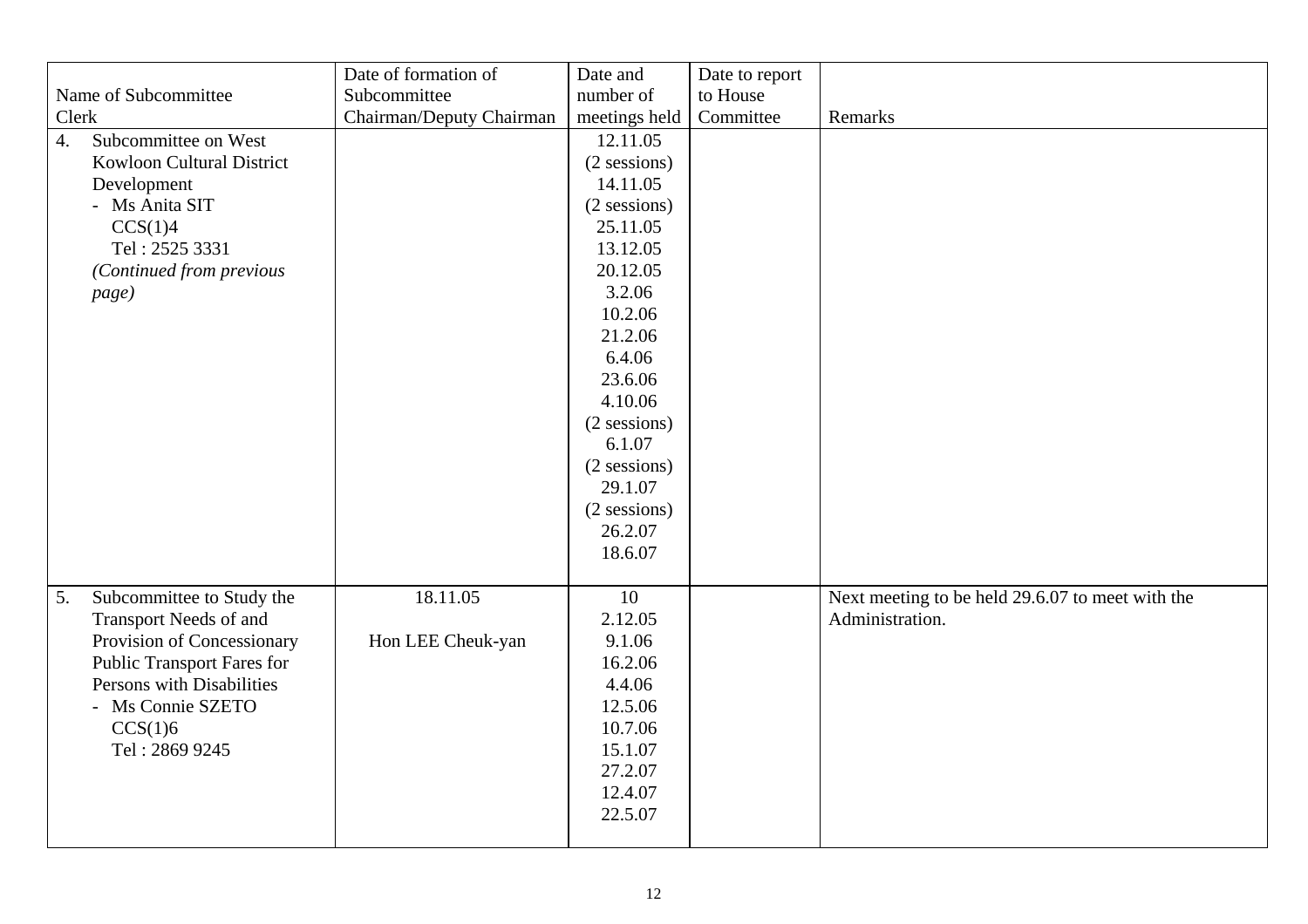# **List G : Other subcommittee under House Committee reporting to House Committee on 29.6.07**

|                              | Date of formation of     | Date and      | Date to report |                                              |
|------------------------------|--------------------------|---------------|----------------|----------------------------------------------|
| Name of Subcommittee         | Subcommittee             | number of     | to House       |                                              |
| Clerk                        | Chairman/Deputy Chairman | meetings held | Committee      | Remarks                                      |
| Subcommittee to Study the    | 25.5.07                  |               | 29.6.07        | Reporting to the House Committee on 29.6.07. |
| Draft Subsidiary Legislation |                          | 30.5.07       |                |                                              |
| Relating to the Rail Merger  | Hon Miriam LAU Kin-yee,  | 31.5.07       |                |                                              |
| - Mr Andy LAU                | GBS, JP                  | 5.6.07        |                |                                              |
| CCS(1)2                      | (Chairman)               | (2 sessions)  |                |                                              |
| Tel: 2869 9577               |                          | 9.6.07        |                |                                              |
|                              | Hon TAM Yiu-chung,       | 12.6.07       |                |                                              |
|                              | GBS, JP                  | 15.6.07       |                |                                              |
|                              | (Deputy Chairman)        | 26.6.07       |                |                                              |
|                              |                          |               |                |                                              |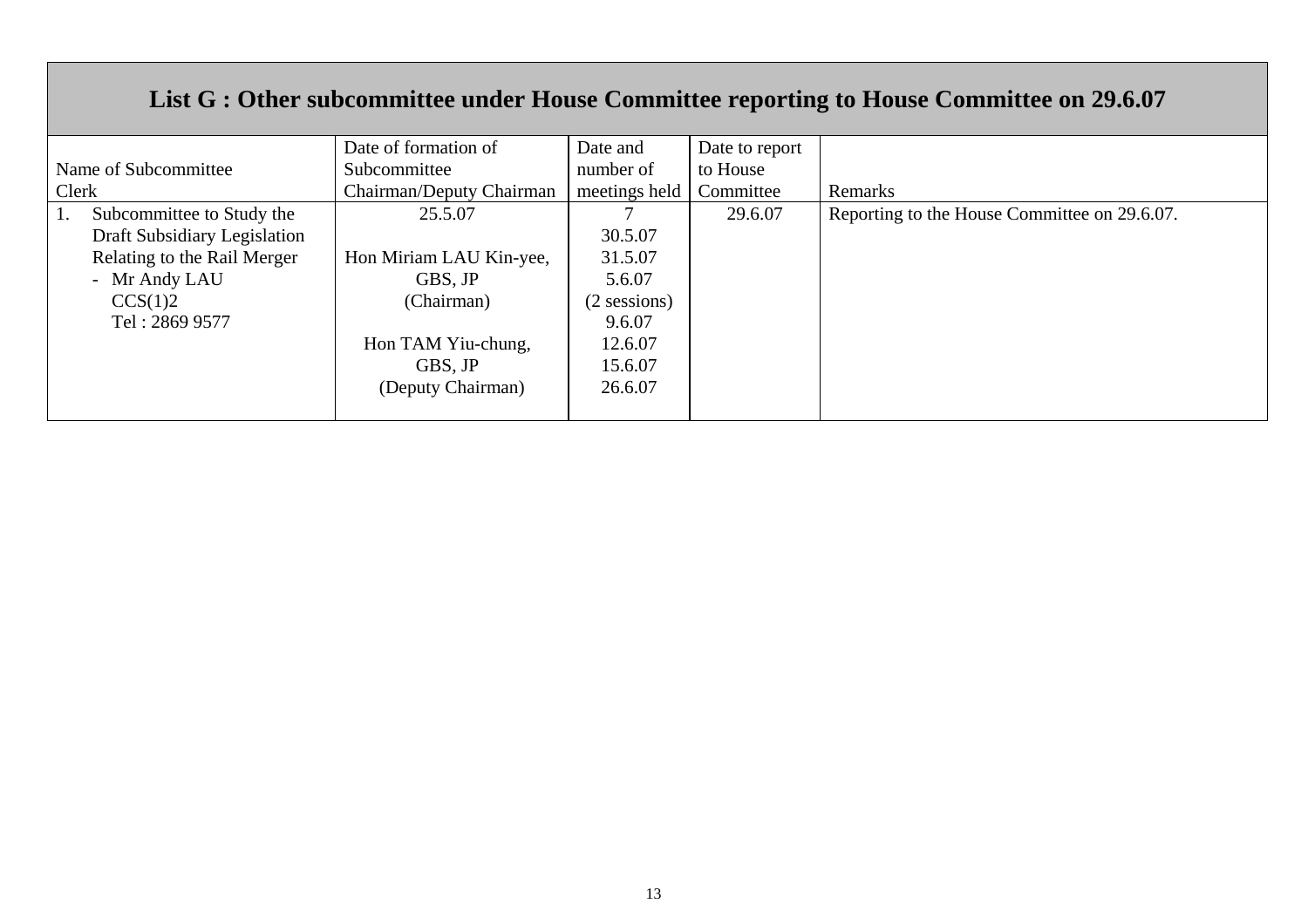| List H: Subcommittees under Panels in action |                                                                                                                                                                                       |                                 |                                                                                                                       |                                                                                                                                                                                                                                                                           |  |  |
|----------------------------------------------|---------------------------------------------------------------------------------------------------------------------------------------------------------------------------------------|---------------------------------|-----------------------------------------------------------------------------------------------------------------------|---------------------------------------------------------------------------------------------------------------------------------------------------------------------------------------------------------------------------------------------------------------------------|--|--|
| Clerk<br>$1_{-}$                             | Name of Subcommittee<br>Subcommittee on Matters<br><b>Relating to Railways</b><br>- Mr Andy LAU<br>CCS(1)2<br>Tel: 2869 9577                                                          | Panel<br>Panel on<br>Transport  | Date of formation of<br>Subcommittee<br>Chairman/Deputy<br>Chairman<br>12.10.04<br>Hon Miriam LAU<br>Kin-yee, GBS, JP | Terms of reference of the subcommittee<br>To follow up various issues relating to the planning and implementation<br>of new railway projects, and the operation of existing railways.                                                                                     |  |  |
| 2.                                           | Subcommittee on Review of<br>the Comprehensive Social<br><b>Security Assistance Scheme</b><br>- Miss Betty MA<br>CCS(2)4<br>Tel: 2869 9255                                            | Panel on Welfare<br>Services    | 8.11.04<br>Dr Hon Fernando<br><b>CHEUNG Chiu-hung</b>                                                                 | To review the existing arrangements for the Comprehensive Social<br>Security Assistance and the Social Security Allowance Schemes, taking<br>into consideration the views of the public, service users and non-<br>governmental organisations providing welfare services. |  |  |
| 3.                                           | Subcommittee on Strategy<br>and Measures to Tackle<br><b>Family Violence</b><br>- Miss Mary SO<br>CCS(2)5<br>Tel: 2869 9269                                                           | Panel on Welfare<br>Services    | 8.11.04<br>Dr Hon Fernando<br><b>CHEUNG Chiu-hung</b>                                                                 | To discuss with the Administration on how to improve the existing<br>strategy and measures to tackle family violence, taking into consideration<br>the views of the non-governmental organisations providing welfare<br>services, other concerned groups and the public.  |  |  |
| 4.                                           | Subcommittee to Follow Up<br>the Outstanding Leisure and<br><b>Cultural Services Projects of</b><br>the Former Municipal<br>Councils<br>- Miss Flora TAI<br>CCS(2)2<br>Tel: 2869 9252 | Panel on Home<br><b>Affairs</b> | 21.3.05<br>Hon LI Kwok-ying, MH, JP                                                                                   | To monitor the Government in following up the outstanding leisure and<br>cultural services projects of the former municipal councils and<br>implementing other relevant projects.                                                                                         |  |  |